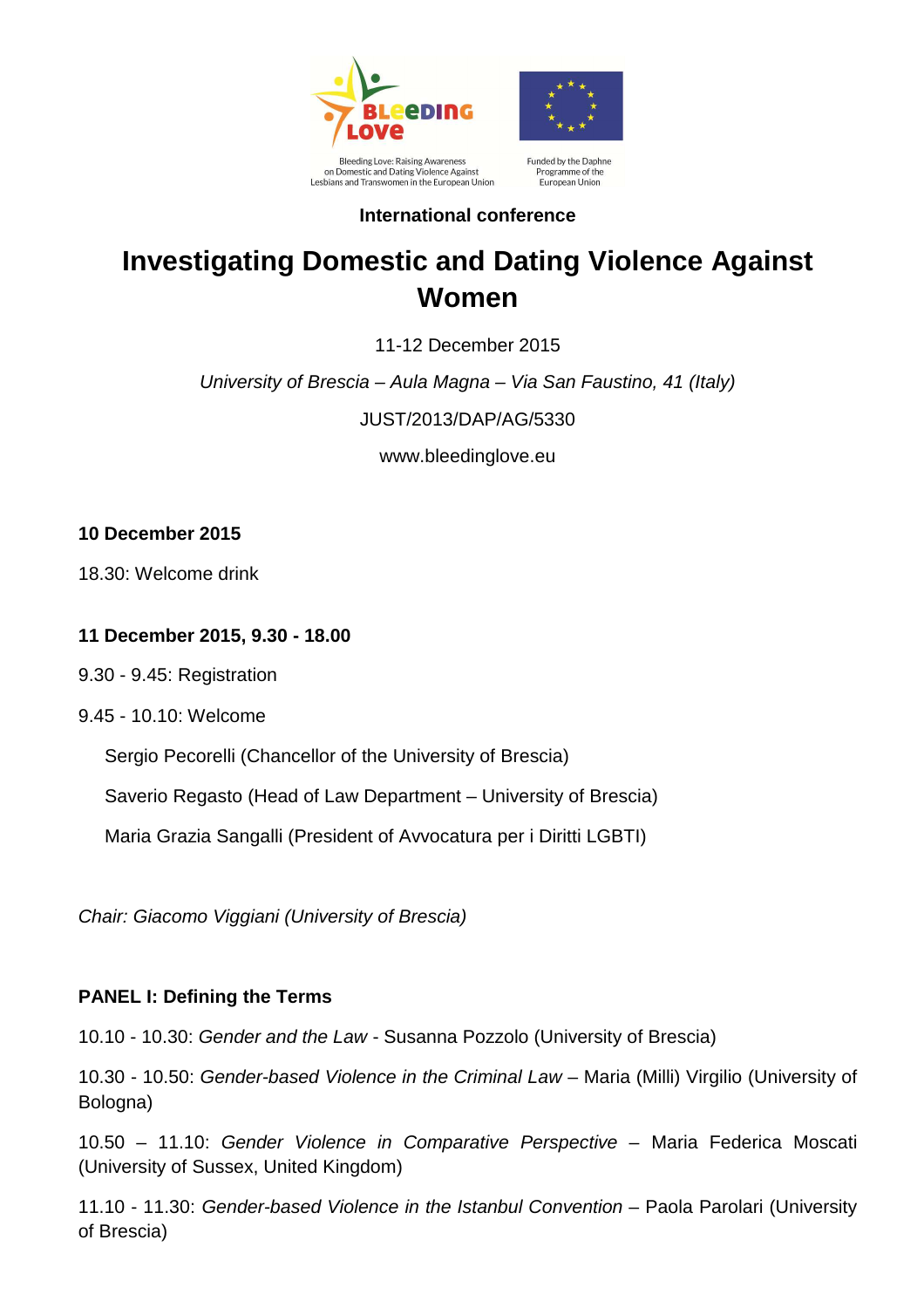

Lesbians and Transwomen in the European Union



Funded by the Daphne Programme of the European Union

Chair: Tecla Mazzarese (University of Brescia)

11.30 - 11.50 – Coffee break

#### **PANEL II: Violence Againt Women in the Eastern Countries and in Africa**

11.50 - 12.10: Gender-based violence in Eastern Partnership Countries – Marcella Corsi (University of Roma La Sapienza)

12.10 - 12.30: The Attitudes of Belarusian Female Activists to Domestic Violence: the 'Strange' Case of Epistemic Injustice - Victoria Shmidt (Masaryk University, Czech Republic) and Irina Solomatina (Centre of Gender Studies of Minsk, Belarus)

12.30 - 12.50: Magnitude of Domestic Violence and Associated Factors among Pregnant Women in Hulet Ejju Enessie District, Northwest Ethiopia - Tenaw Yimer (Debre Markos University, Ethiopia)

12.50 - 13.00: Q&A

Chair: Maria Federica Moscati (University of Sussex, United Kingdom)

13.00 - 14.00: Lunch

# **PANEL III: Investigating Domestic and Dating Violence Againt Lesbian, Bisexual and Transwomen**

14.00 – 14.20: The Violence Against Transsexual and Transgender People – Roberta Dameno, Barbara Carsana, Valentina Pontillo (University of Milano-Bicocca)

14.20 - 16.30: Domestic and Dating Violence Against LBT Women in the EU

- Bulgaria: Monika Pisankeva and Lora Novachkova
- Hungary: Katalin Ráhel Turai and Beáta Judit Sándor
- Lithuania: Tomas Vytautas Raskevičius and Vladimir Simonko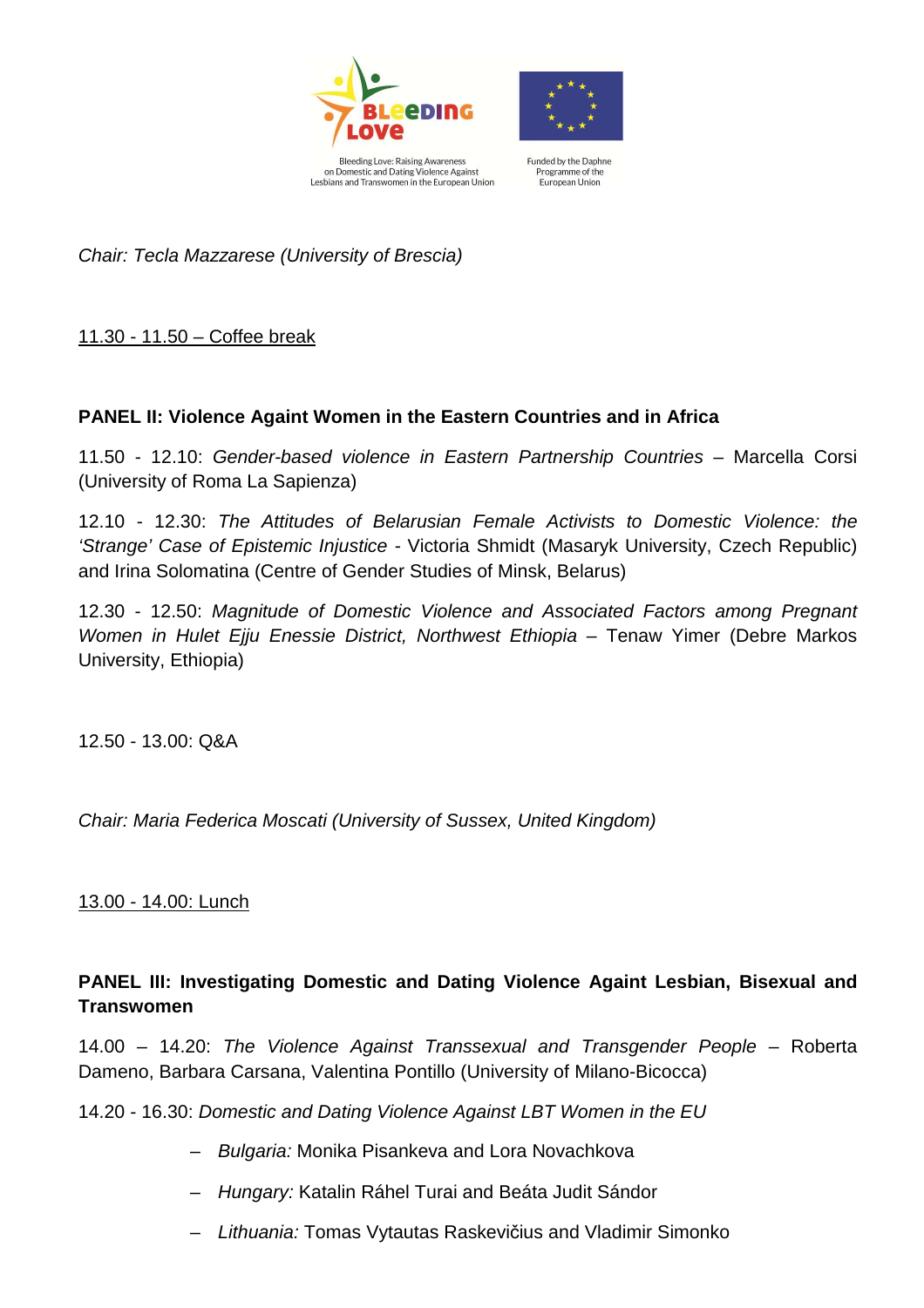



Funded by the Daphne Programme of the European Union

- United Kingdom: Jo Harvey Barringer and Jasna Magic
- Portugal: Telmo Fernandes and Marta Ramos
- Belgium: Katrien Van Leirberghe and Kenneth Mills
- Italy: Benedetta Ciampa and Ylenia Zeqireya
- Croatia: Marko Jurčić and Jelena Poštić

Chair: Susanna Pozzolo (University of Brescia)

#### 16.30 - 16.50: Coffee break

#### **PANEL IV: Gender-based Violence and Its Psychological Components**

16.50 - 17.10: Intimate Violence in Female Same-sex Relationships: Psychological Characteristics and Consequences – Arianna Petilli (University of Firenze)

17.10 - 17.30: Anger Mediates the Relationship Between Adult Victimization Experiences and Increased Dissociative Phenomena in Women with Severe Mental Illness – Andres R. Schneeberger (Psychiatrische Dienste Graubuenden, Switzerland and Albert Einstein College of Medicine, United States), Justus Pankok (Psychiatrische Dienste Graubuenden, Switzerland).

17.30 - 17.50: Forgotten Survivors: Analysis of the Phenomena of Domestic Violence and Operative Proposals to Take Charge of Transsexual and Lesbians Women – David Primo and Greta Meraviglia (University of Padova)

17.50-18.00: Q&A

Chair: Piergiorgio Masi (Pisa Bar Council)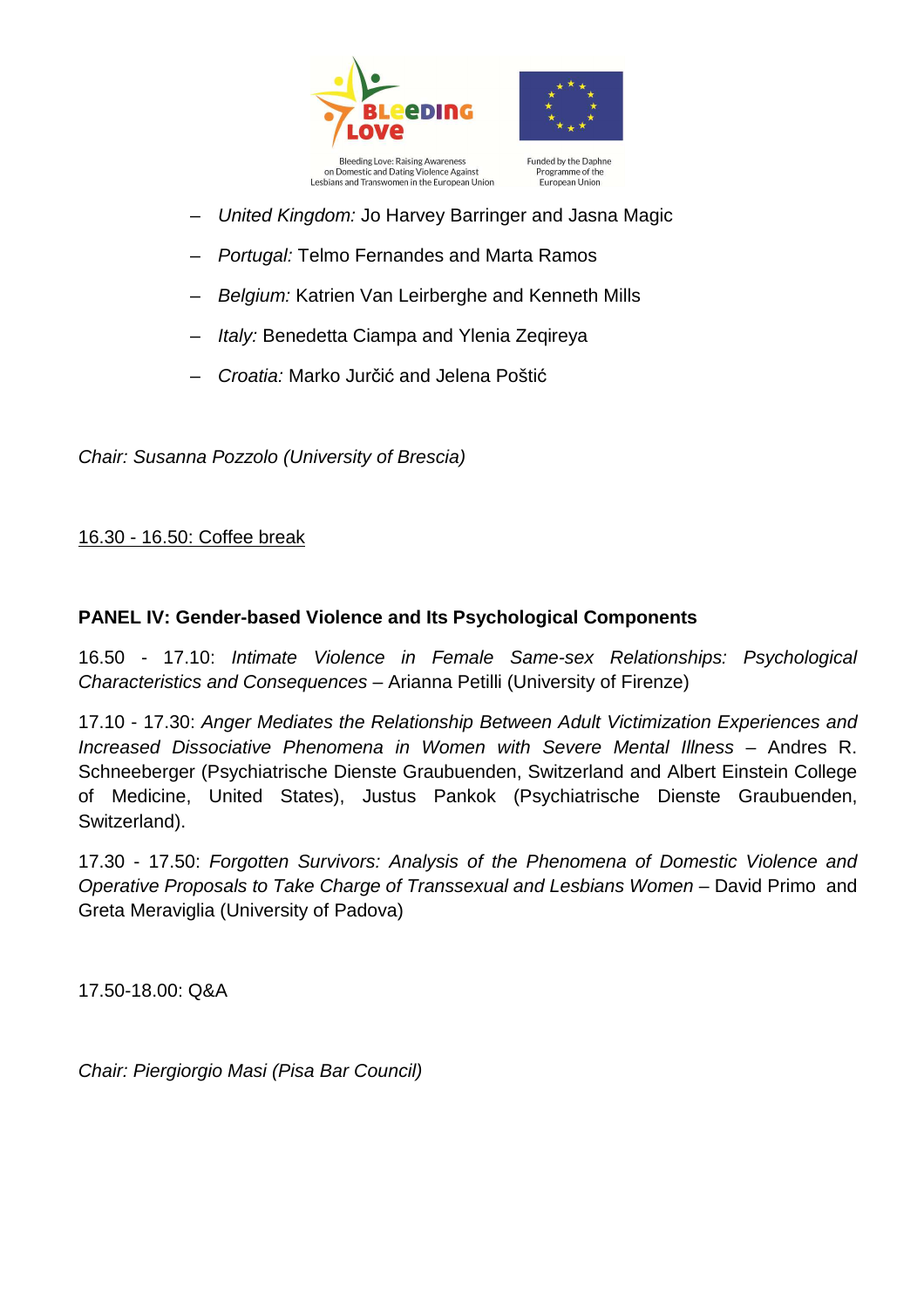



Bleeding Love: Raising Awareness<br>on Domestic and Dating Violence Against Funded by the Daphne Programme of the Lesbians and Transwomen in the European Union European Union

**12 December 2015, 9.30 - 13.10** 

9.30 – 10.00: Presentations of the awareness-raising videos and the winners of the photo competition

## **PANEL I: Gender-based Violence Between Subsidiarity and Governance: the Possible Role of Public Authorities**

10.00 – 10.20: The Role of Local Authorities in Combating the Gender-based Violence – Anna Lorenzetti (University of Bergamo)

10.40 – 11.00: The Role of the Osservatorio per la Sicurezza Contro gli Atti Discriminatori (OSCAD) in Combating the Gender-based Violence – Stefano Chirico and Lucia Gori (OSCAD)

11.00 – 11.20: Economic Violence Against Women – Mercedes Ruiz Garijo (University Rey Juan Carlos, Spain)

Chair: Ippolita Sforza (Brescia Bar Council)

11.20 – 11.40: Coffee break

#### **PANEL II: Gender-based Violence and Institutions**

11.40 – 12.00: The Normalisation of Male Homosexuality as a Misogynous Practice – Cirus Rinaldi (University of Palermo)

12.00 – 12.20: Types of Procedural Safeguards for Victims of Gender Violence in Same-Sex Couples – Francesca di Muzio (Rome Bar Council)

12.20 – 12.50: Has Justice Been Done? Challenges to Restorative Justice for the Victims of Human Trafficking – Borislava Daskalova (University of Erlangen-Nurnberg Friendrich-Alexander, Germany)

12.50 – 13.10: Protecting LBT People From Gender Violence – Giovanna Camertoni (Women's Resource Center of Trento) and Elena Lazzari (Arbilesbica)